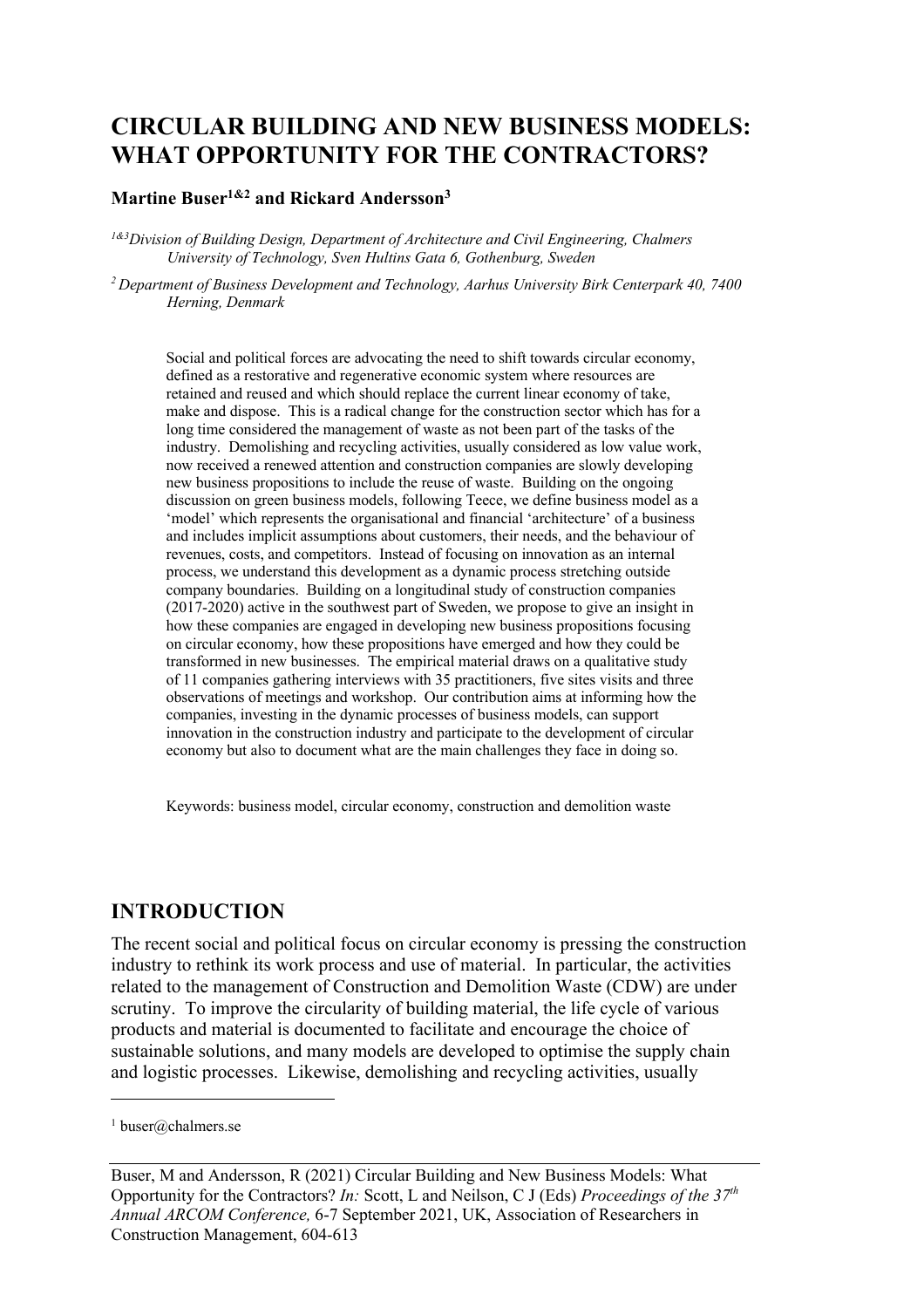considered as low value work, have received a renewed attention and some contractors are now developing competences to include these activities in their portfolio. The European Commission has launched successive initiatives, its first circular economy action plan in 2015, updated in 2020 includes focus areas for construction promoting circular principles throughout the lifecycle of buildings (EC, 2020); the last taxonomy report (EC 2020) identifies four targets to prioritise its economic investment: new buildings, renovation, individual measures and professional services and acquisition and ownerships.

Moving attention from material and technical flows to the creation of a new market, the EU policy identifies businesses and consumers as key actors to drive the transition process and suggests that the additional cost generated by the transition to circular for new constructions, renovations and acquisitions should be supported by the mechanism of the newly created market. "These additional costs can be counterbalanced over time through the expected energy savings and the wider benefits (on health, comfort, lower volume of energy consumption and reduced energy bills, etc.) associated with high-performing buildings" (EC 2020). However, whereas the potential of these new business opportunities has been forecasted by numerous researchers, in practice, it seems so far difficult to transform this potential into profit for the company and most of the construction and property professionals are still struggling to apply genuine circular thinking to their business services and products (Jones and Comfort, 2018). One of the tools to integrate new opportunity and develop new business propositions is the use of business models.

The ultimate purpose of these business models is to increase companies' financial benefit and positioning on the market. These models serve to map the actual core aspects of an organisation and to define possibilities for future developments, in particular the green business models should help to include circular thinking in new business propositions (Lüdeke‐Freund *et al.,* 2019).

In this paper, we propose to give an insight how these new business models are taking shape building on the activities of a case company and interviews with 10 other companies operating in the region of Gothenburg. We build on the concept of sustainable business models (SBM) to describe, organise and analyse the processes which have driven toward these changes. The model enables us to decompose the new business models in different components and observe how these components are shaped and organised trough time to create the new propositions.

To do so we draw on the material gathered in an ongoing five-year PhD project with publics and private actors engaged in CDW as well as managers of the companies which have developed business models targeting CDW. We gather their concrete considerations, choices and actions when developing solutions including the circular economy principles. The overall purpose of the paper is to inform about the dynamics and processes which shape the creation of new business models and consequently innovation in the construction sector. While the scope of research on waste management within construction is including the contribution of study of the supply chain, existing work practices, business approach to projects, and technologies to reduce generation of waste, innovative approach to business development is rarely been addressed (Pekuri *et al.,* 2015, Abuzeinab *et al.,* 2018, Berg *et al.,* 2019, Buser and Carlsson, 2020).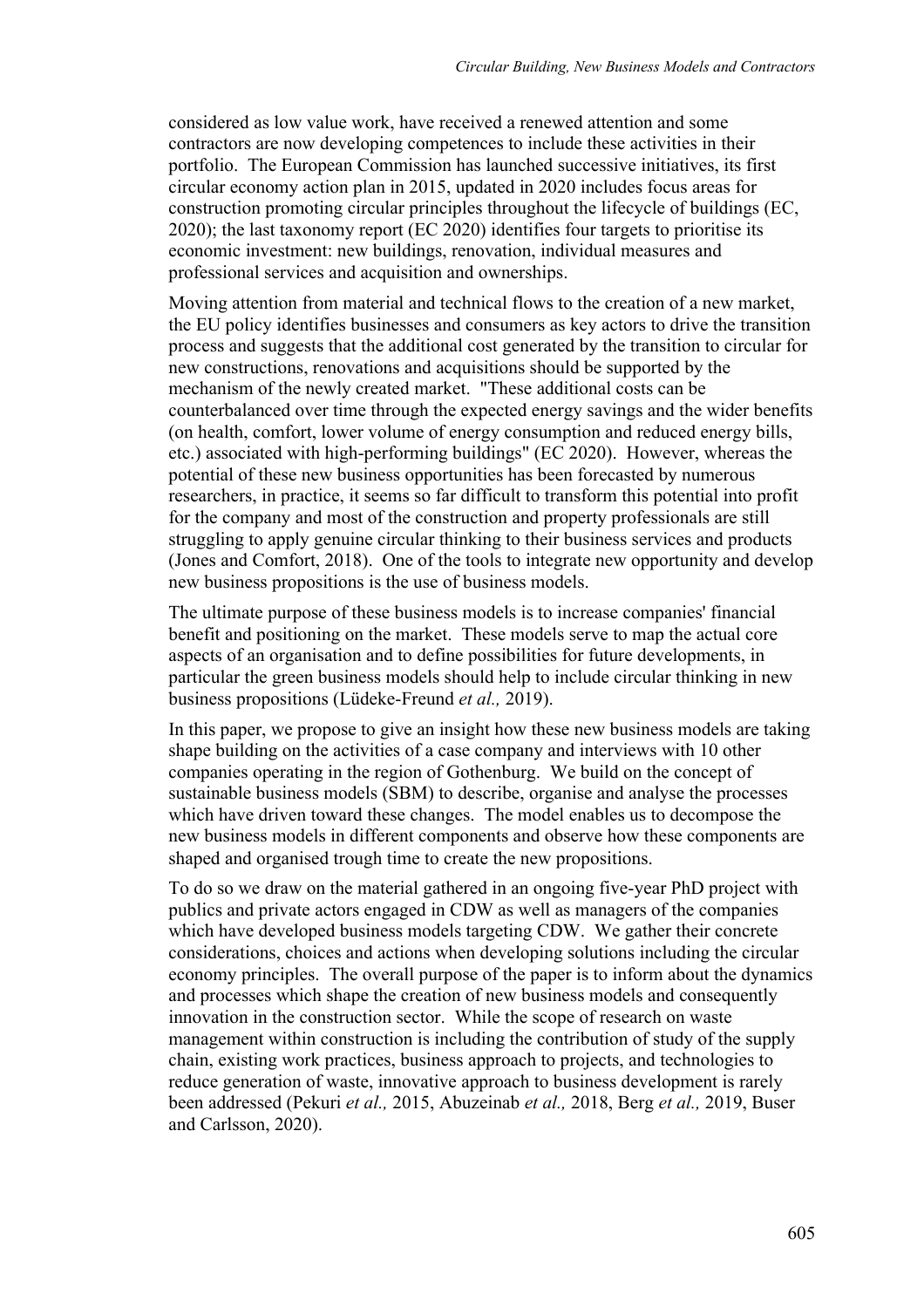#### **Business Models**

The basic assumption of business model is that enterprises can organise and conduct business practice, and that they can create and capture value in doing so. BMs can take many forms, mobilising different components and configurations (see see Saebi and Foss 2015, for a review), but most of the authors agree on a common definition: business models focus on how a company defines a value proposition to address specific customer segments and organise itself and its networks to reach the benefits associated to this defined proposition.

Teece (2010) characterises a BM as a strategic tool "defining the manner by which the enterprise delivers value to customers, entices customers to pay for value, and converts those payments to profit" (p:172). BM describes the organisational and financial 'architecture' of a business and includes implicit assumptions about customers, their needs, and the behaviour of revenues, costs and competitors (ibidem). To be operational it should be sufficiently differentiated to meet customers' needs, difficult to replicate and should lead to competitive advantage (Teece 2010). The use of BM often brings organisational changes for a company however, these may not be limited to the company but request to include a larger group of actors such as company's customers, key stakeholders, and shareholders. (Zott *et al.,* 2011). Common features of Business encompass the dimension below:

*Table 1: Dimensions of business Model (Lüdeke-Freund et al., 2018)*

| Major dimensions  | Subcategories                                     |
|-------------------|---------------------------------------------------|
| Value proposition | Products, services                                |
| Value delivery    | Target customers, value delivery process          |
| Value creation    | Partners and stakeholders, value creation process |
| Value capture     | Revenues, cost                                    |

Value proposition describes the benefits that customers can expect from the company products and services. Value delivery defines the audience of the product or service and how the later are delivered to the customers. Value creation entails the necessary partners to develop the proposition and the process to produce it. Value capture assesses the revenues and costs of the propositions. Building on these dimensions to describe BM is in line with major frameworks such as Osterwalder and Pigneur's "business model canvas" (2009) and widely accepted theoretical definitions (Teece 2010, Lüdeke-Freund *et al.,* 2019). As pointed out by to Baden Fuller and Mangematin (2015) many firms run portfolios of business models: large companies typically have diversified exploiting competencies in different ways across multiple customer groups. This results in different divisions capitalizing on common capabilities to sell products or services one way in one market, and in a different way in another market. The authors underline the lack of information regarding the merits of running these portfolios, and how companies have developed these business models across time and space (2015). They advocate for studying the processes by which managers construct and reconstruct the business models that frame their decisions about their businesses (Demil and Lecocq 2015, Baden Fuller and Mangematin 2015).

#### **Green Business Models**

The attention to sustainability and more recently for circularity has stimulated the development of green business models striving for associating the short-term financial interest of companies to maintain or increase economic prosperity with the longerterm focus of social, environmental and economic sustainability (Schaltegger *et al.,*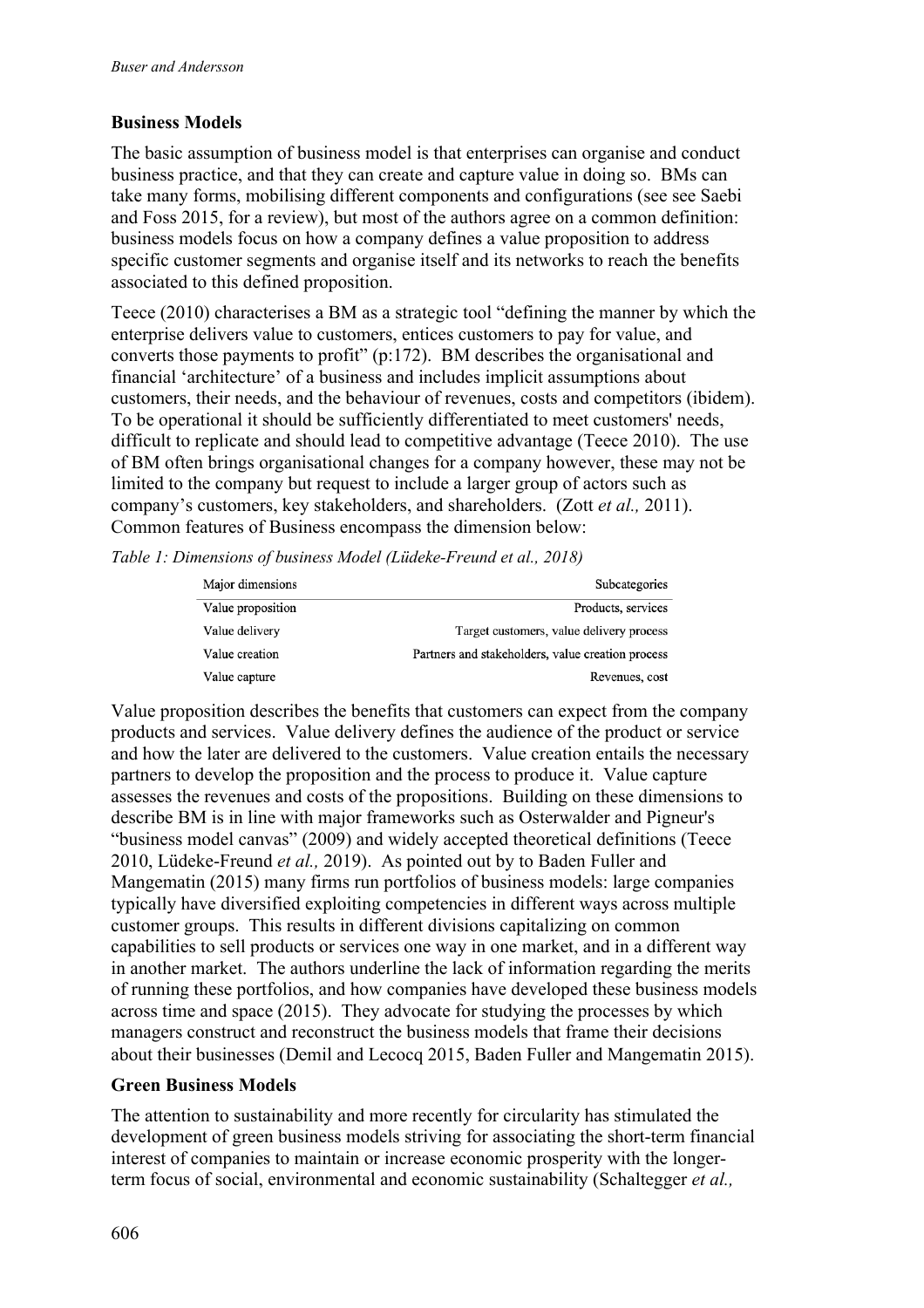2015). However, the incorporation of circular thinking aiming at "decoupling economic activity from the consumption of finite resources and designing waste out of the system" (Ellen MacArthur foundation, 2013) involves a radical paradigmatic change.

This requires a complete reverse of the companies' focus, who thanks to "generations of engineers, operations managers, and business administrators," have concentrate their efforts so far to optimize forward supply chains that conduct resources and goods "from cradle to grave" (Lüdeke-Freund *et al.,* 2019). The authors argue that the companies' fundamental challenge is to rethink their supply chains and use of material and transform the way they create and deliver value (Ibidem page 36). Kirchherr *et al.,* (2017) identify 114 definitions of circular economy and Lüdeke-Freund *et al. (*2019) estimate to 4,445,280 theoretically possible combinations of design options to create circular economy business models.

The shared objective of these countless possibilities is nevertheless to offer a strategic tool to companies seeking to integrate sustainability values and goals in their business. We choose here to build on the categorisation of Bocken *et al.*, (2014) who identify eight sustainable business model archetypes to integrate circular concerns in business purpose and support innovative practices. They aim a categorizing and explaining BM for sustainability providing mechanisms to assist the development of sustainable BM and examples for business to de-risk the green BM innovation process, and finally to contribute to define a clearer research agenda for BM for sustainability (Bocken *et al.,* 2014). The eight archetypes developed are:

- Maximise material and energy efficiency
- Create value from 'waste'
- Substitute with renewables and natural processes
- Deliver functionality, rather than ownership
- Adopt a stewardship role
- Encourage sufficiency
- Re-purpose the business for society/environment
- Develop scale-up solutions

## **METHODOLOGY**

The present article builds on the findings of an ongoing five-year PhD (2018-2023) project focusing on the adaptation of contractors to the flux of new regulations regarding the handling of waste (Andersson, 2021). Following the sector development during the last three years, the frame of the project has moved from sustainability to circularity demands and from the handling of waste on site to more strategic considerations including the creation of new business propositions. The frame of understanding for the present paper draws on a selective literature review drawing on BMs and green BMs theory focusing on the particularities of the construction sector.

The qualitative study consists of a mixed-methods and employs an interpretive approach to discuss the empirical material (Bryman and Bell 2011). This enables us to gain insights to the specific contexts through quotes, observations, and thick description. The paper builds on a case study of the regional division of one of the biggest contractors in Sweden gathering interviews with 13 project, production and site managers and their environmental manager complemented by visits of three building sites, and observations of two start up meetings where the contractor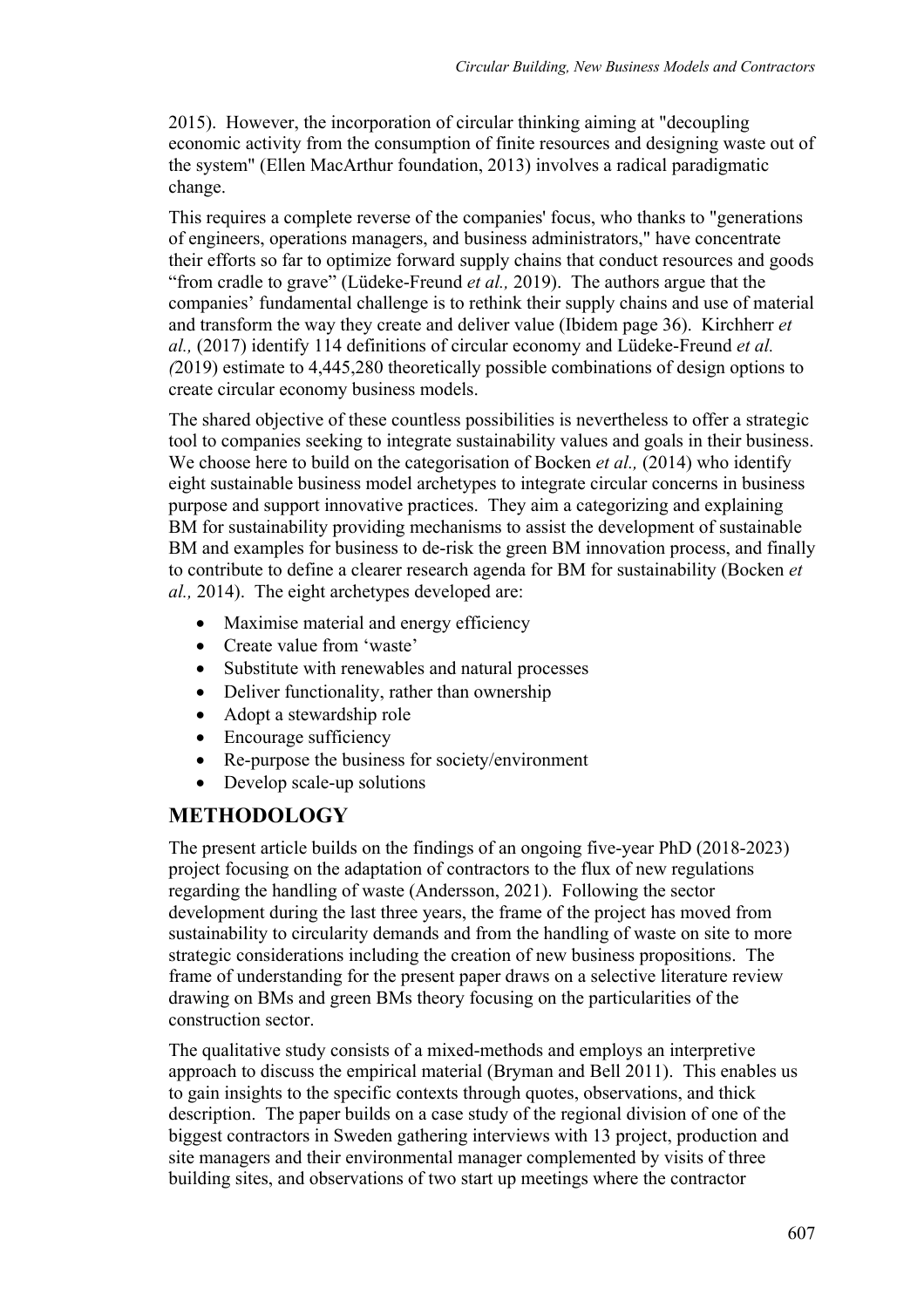introduced a new waste management concept to its sub-contractors. The case study is supplemented with 17 interviews with practitioners including six demolition companies, two environmental managers of two of the larger contractors in Sweden, one large contractor subsidiary and an architect in the Gothenburg region as well as the participation to two workshops and three seminars on the topic of circularity and waste management gathering practitioners of the sector. An overview of the interviewees is presented above in Table 1. The semi-structured interviews enable us to gather the participants experiences and opinions regarding the implementation of circularity principles and practices. The interviews were recorded and transcribed. These sessions were mainly documented with notes and pictures.

| Table 2 - Interviewees' overview |  |
|----------------------------------|--|
|                                  |  |

| Company                       | <b>Interviews</b> | Interviewee<br>s | Positions                            |
|-------------------------------|-------------------|------------------|--------------------------------------|
| 1 of the biggest contractors  | 10                | 13               | Project-, production, site-, manager |
| 3 of the biggest contractors  | 3                 | 3                | Environmental manager                |
| Demolitions small - medium    | 6                 | 10               | Project-, production -site manager   |
| contractors                   |                   |                  | Sustainability manager               |
| Large contractor - subsidiary |                   | 2                | Business development manager,        |
| Recycling contractor          | 2                 | 3                | Business developer manager           |
| Architect                     |                   |                  | Environmental manager                |
| Total                         | 24                | 33               |                                      |

The document study is based on numerous national and European governmental reports, professional guidelines, certification standards, legal frame and companies' websites. As this study is exploratory, we have followed a rather iterative process between the interviews, observations and the literature (Dubois and Gadde 2002). The material has been organised and analysed according to the emerging themes in a matrix crossing the conventional dimensions of BM and the eight archetypes developed by Bocken *et al.,* (2014).

## **FINDINGS**

#### **Value Proposition**

The strategies of the three larger contractors in Sweden regarding products development are quite similar. If the following practices are far from being standardised at the level of the project, the companies are nevertheless engaged into experiments to integrate circularity. They have created a handful of pilot projects to demonstrate the feasibility of building out of recycle components like the Epic building in Malmö. They organise stockage of dismantled material such as doors windows for future reuse. They also propose milieu certifications and the use of sustainable material for their new projects. All these propositions which do not necessitate new heavy investments should hopefully answer the need of interested customers, but mostly so far serve as marketing tools.

Our case company have tried to develop new services to customers focusing on the management of waste but without much success. In 2015 they created a subsidiary proposing to collect and handle all types of construction waste for both professional and private customers. However, the scope of these activities is now reduced to the management of excavated masses, asphalt, concrete and soil. If the lack of readiness of the market was flagged as explanation for the downsizing, the numbers of existing competitors and a decrease of turnover for the company are more likely to account for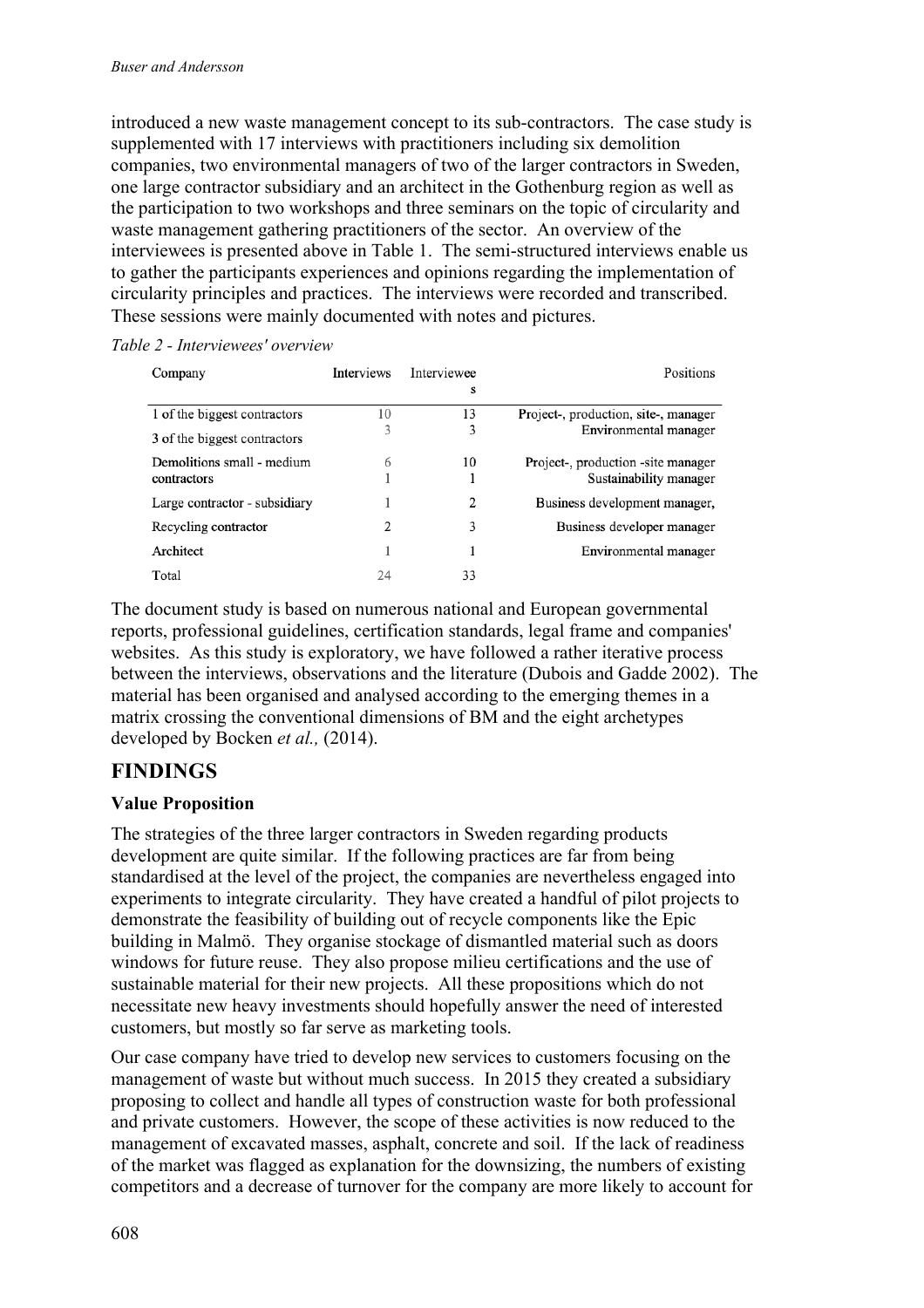the decision. In 2016, the company introduced an open digital platform aiming at optimising handling of stone, soil and other secondary fillers at construction sites. The service proposed was the organisation of transport of material between workplaces across projects instead of driving it to landfill. Though having expended to Finland and Norway and counting 16 000 users, the platform was closed after three years of exploitation: "the market was not ready to engage in such initiatives" (company press release). Despite the project being awarded prizes for its contribution to sustainability, the lack of profit and external investments and the decision of the company to re-focus on their core activities drove it to an end.

#### **Value Delivery**

The target customers are so far mostly public actors such as municipality, administration or university who have specific interest, and funding to push forward the development of circularity but also the responsibility to build according to the coming national regulations. However, pilot projects of circular buildings can also be the results of the contractor's own initiative aiming at selling or renting the facilities to private actors after the completion of the project. In this case, they target "green customers" sensitive to the sustainable, innovative and fashionable aspects of the construction. But as the production of circular solutions is said to be clearly more expensive than the conventional one, the projects managers interviewed avoid including circular features in their design for private clients unless it is explicitly requested. Even though, they witness architects offering the choice between several options including some elements of circularity to their clients such as reuse of doors or windows or upcycling of material and furniture. But according to the project managers, the handling of waste during the project is never a key argument or decision factors for signing a contract. But they do recognise that customers are becoming more attentive to the issue.

Our interviewees rely on green certification of building to provide green value to their customers. Still, they also admit that one can reach the higher level of various milieu certifications without paying much attention to waste and circularity as the milieu standards focus mainly on the energy spent or saved to produce and operate a building. And this even if they are aware of the coming request of delivering life cycle analysis for public procurement. They also noticed that circularity may not "always be sustainable in construction".

If they see the transfer of material surplus from one project to another as coincidental, they value the possibility to reuse their own material such as huts, fences, or formwork timbers from one building site to another. Though it does not seem to be a practice they intend to advertise for their customers as it contributes to increase the profit margin of the project.

#### **Value Creation**

The development of circular solutions requires the collaboration of a large network of actors for the contractors. The relation to suppliers is expected to transform from a one-way consumers relation to a partnership. For example, our case company is engaged in a renovation project to test a basic process for dismantling and returning windows for circular recycling in collaboration with the product manufacturer and the tenant owner association. The contractor is responsible for the return process in the project and ensures efficient dismantling and return of the used windows. Thereafter, the manufacturer takes over and separates out the types of materials to ensure the recycling of, for example, metals, plastics and glass… Similarly, carpet, floor or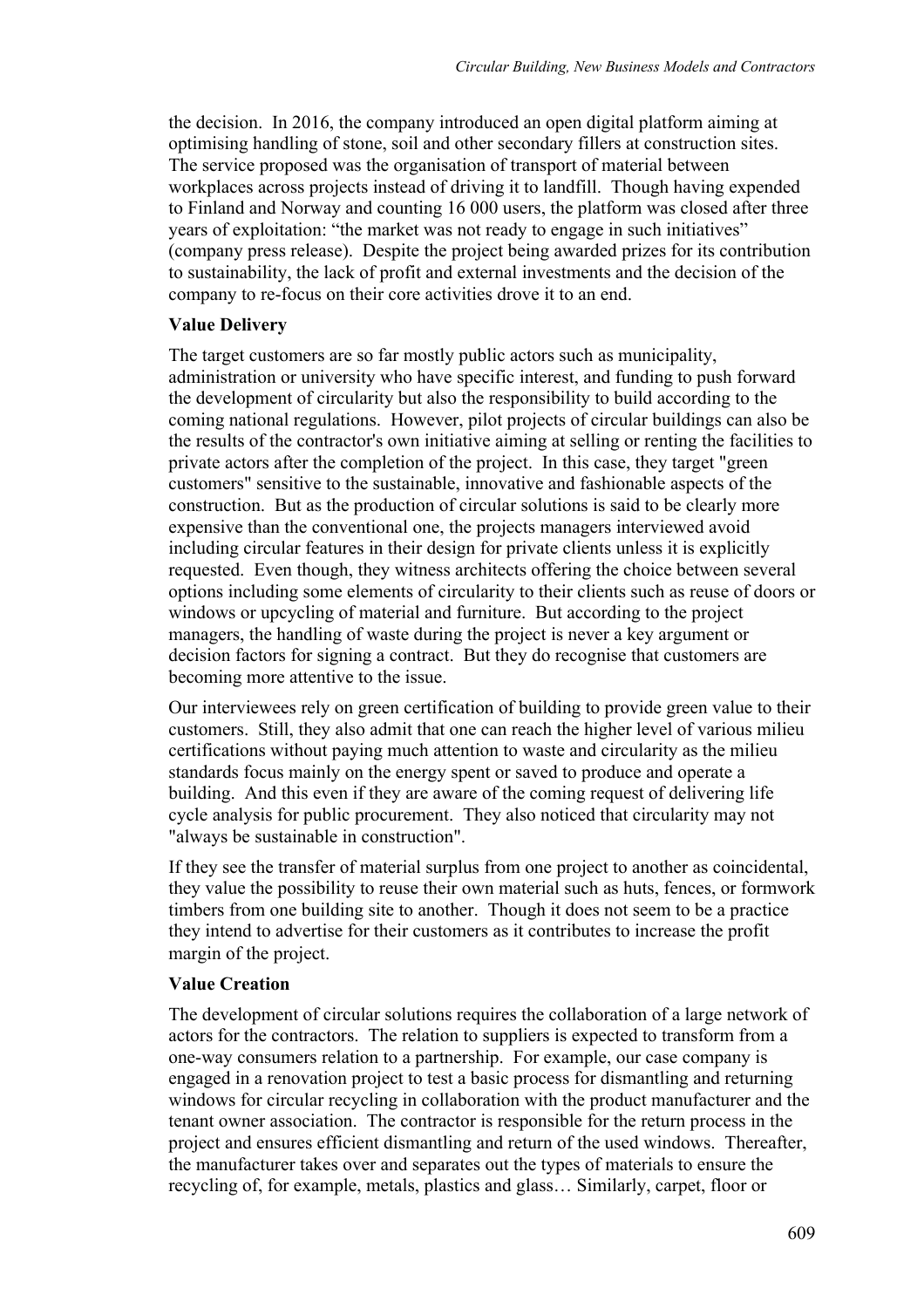insulation providers propose to take back surplus and even used products, creating a long-term partnership with not only the contractors at the time of the production but also the company responsible of the operation of the building. The few demonstration projects of circular building also draw on a large network of actors to provide not only the material but also the existing, and to be created, competences to design and manage such productions. If this type of pilot projects is not expected to deliver revenues, it nevertheless challenges the traditional tasks and risk divisions between suppliers and contractor and open to new kind of contractual relations. A less risky form of contribution to value creation is the centralisation of material purchase, which enables the company to exercise pressure on their suppliers thanks to the large quantities they order.

The three big contractors are engaged in network of interest with suppliers, products manufacturers, research institutes, and some of their competitors to identify which material would be worth investing in to reduce resources consumption. Led by research institutes these studies aim at assessing the potential of recycling and reuse of material such as plastic, pipe, steel, aluminium or gyps… with sometimes unexpected results like when researchers had experimentally identified the possibility of reusing concrete, providing they could build an oven the size of a warehouse. Our case company has also joined a network of Swedish large companies outside of the construction sector whose task is to lobby for circularity and drive technological development, consumer behaviour and policy forward in four pillars of the circular economy: circular design, sustainable consumption, increased access to and utilization of recycled materials, and circular value chains. So far, the network has concentrated its efforts primarily on the value chains of plastics, textiles and building materials.

However, the interviewees still identified challenges such as lack of trust, loyalty, and transparency between the partners. Since most of companies in the sector tend to choose their partners not only on their competences, but also on their low-price offering. Moreover, they identify the construction unreliable flow of waste, the lack of practical solutions and the juridical issues regarding the quality of recycled material as barriers to be singularly lowered before the type of partnership mentioned above can be implemented as business solutions.

Moreover, the rare initiatives taken towards new value creation are seldom reaching the large majority of projects, which are still following linear work processes. The project managers though sensitive to the issue feel disconnected form the experiences described above.

### **Value Capture**

Here we start with the costs as the section on revenues will unfortunately be very short. The notable challenge of these construction companies regarding the management of waste is said to be its high cost, especially the one of demolition waste. The cost variables identified are transportation cost, treatment cost, planning cost, operational cost (sorting on site, quality control of the material), etc. Since, most of the projects of these construction companies focus essentially on cost-driven business models, which builds on minimizing costs as much as possible by utilizing low price value propositions, extensive outsourcing and maximum automation for their projects, it limits drastically their involvement in circularity. Moreover, their collaboration with demolishing and recycling companies is well functioning and the benefit of handling waste already fairly distributed.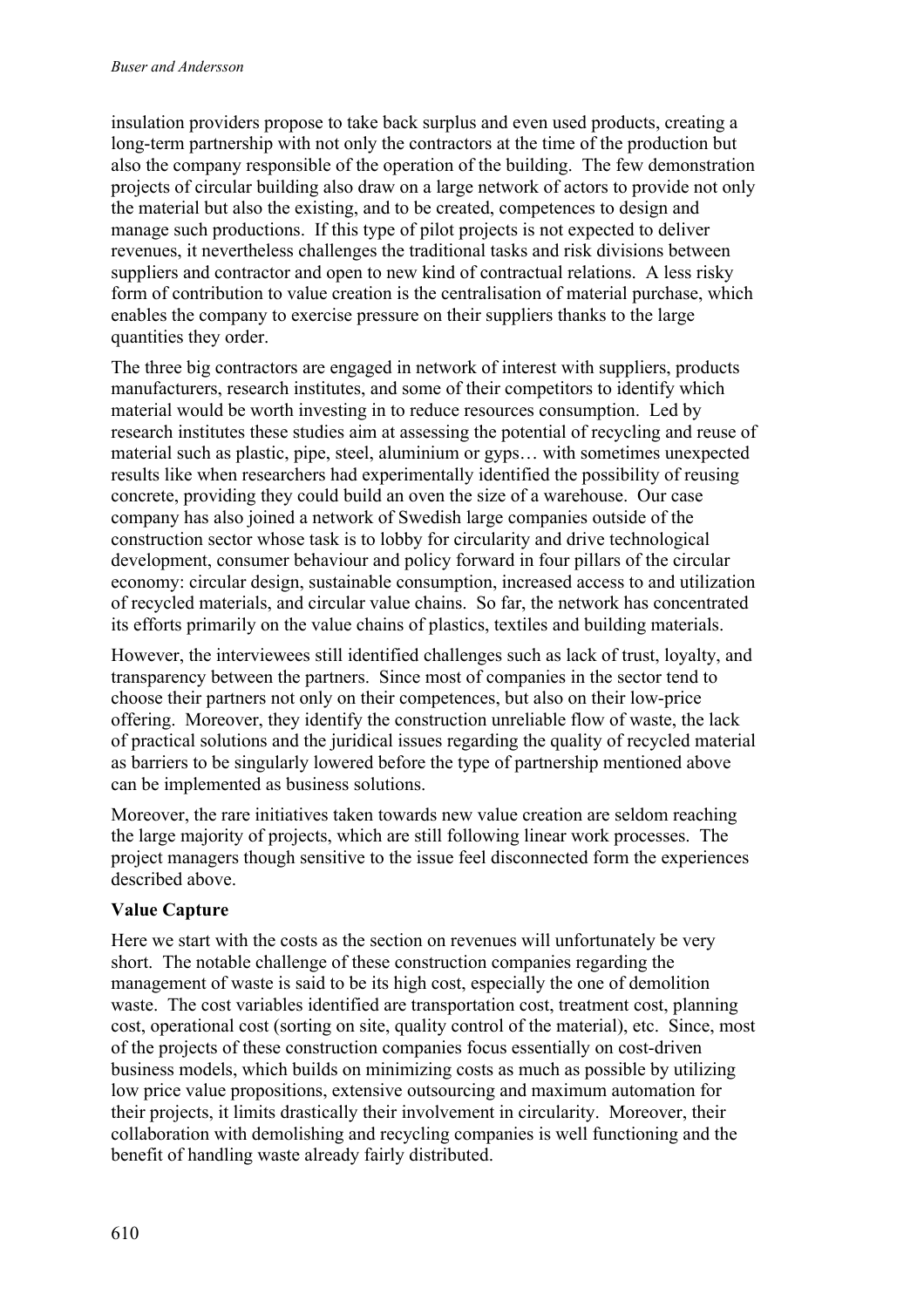But even if we assume that the sector can contribute to produce enough waste to be integrated in the circular loop and contribute to the production of new buildings, our interviewees are still pessimist regarding the potential of CE BM within the actual juridical and economic context. Here, they outlined the challenges related to the low revenue flow of waste, the cost of recycling, the undervalued recycled or upcycled products, and an almost inexistent market for the final product. As summarised by one of the project managers, "why buying something for a higher price to get a lower quality".

However, there is a small niche market for circularity carried by environmentally engaged parts of the public sector and individuals who are ready to invest in such solutions even at a higher cost. Besides, the notion of value should not only be understood in economic terms. Value driven companies are less concerned with the cost implications of a particular business model design, and instead focus on value creation contributing with other benefits to the company such as branding and social recognition. One of the other companies interviewed explained that they hide the higher cost of circular projects by spreading it around in other conventional projects or by adding new services to the buildings (cafeteria, reception desk, etc.) that they know their clients are ready to pay for. Another solution to integrate the benefit of circular economy would be to swap short term value creation which benefits only to the company and its shareholders to long term value creation which should contribute to benefit of all stakeholders. However so far, the environmental managers of the three largest contractors in Sweden have not been able to convince their companies to invest in long term value creation.

## **DISCUSSION**

If we compare the result of our case study with the list of BM archetypes provided by Bocken *et al.*, (2014), the company is only targeting three of the eight proposals: maximise material and energy efficiency; create value from waste and adopt a stewardship role. They have invested in the maximisation of material for new built, energy efficiency of the production and operation of buildings and optimise the existing practices. The growing interest for green certifications is a sign that the value propositions including sustainable principles are answering a market demand. This trend has already contributed to more integrated design and construction approaches, with a positive impact on the performance of buildings. However, as pointed out by Aho (2013) it does not imply that these new standards participate to the transformation of business model that the circular thinking requires. Similarly, the few show cases of circular building demonstrate the feasibility of such construction but are not so far from generating any substantial revenue. The company is struggling, as do their competitors to create value from waste.

Whereas contractors have invested in some forms of stockage of waste material for reuse, they have not yet succeeded in identifying or creating a market for it. The value propositions still mainly rely on economic revenues and do not yet include long term social benefices and circular principles. There is no tentative to decouple economic activity from the consumption of finite resources (Ellen MacArthur 2015). They timidly attempt to rethink the flow of material within the supply chain by putting pressure on their suppliers and by investigating pilot projects to test material (Lüdeke-Freund *et al.,* 2019). But they do not yet dare to challenge the different roles of the members of the chain. Prolonging the previous work of its Cooperate Social Responsibility activities, the company case adopts partially a stewardship role by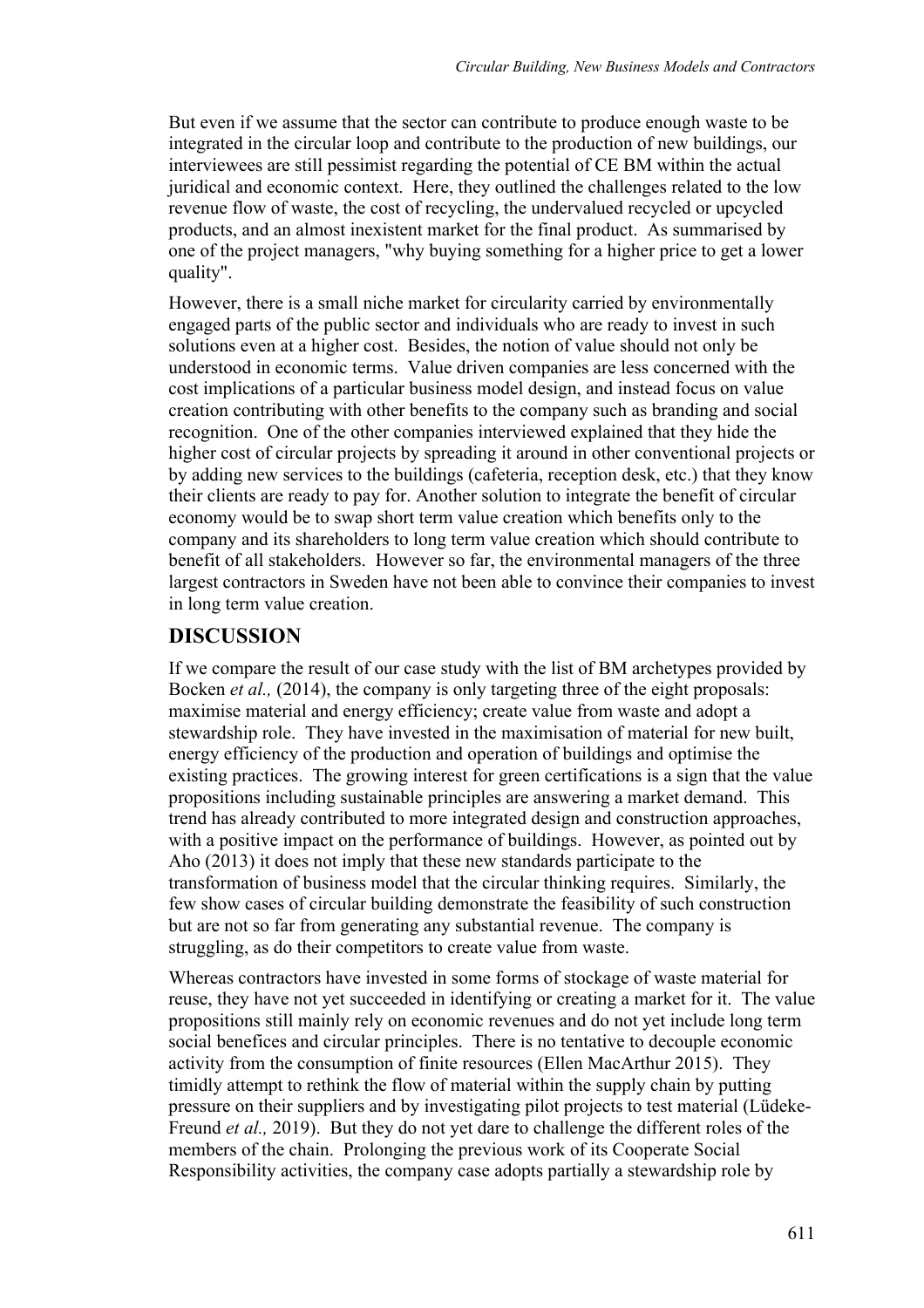publicly and proactively engaging in different networks and with different stakeholders to advocate for the development of circular principles or by encouraging the use of milieu certified material in their projects. In doing so they contribute to ensure long-term health and well-being for both employees, customers, and the society at large and expect the customers to pay for this contribution (Bocken *et al.,*  2014).

Then again this does not signify that they are able to detach their revenues stream from the classical model of production. We identify a gap between the environmental managers, embedding the efforts towards sustainability and the projects managers who anchor their practice in a business-as-usual understanding, lacking tools, and methods to engage in new proposals (Andersson, 2021). Rather than the market and the demands of hypothetical customers, it seems that it is their own organisation who is not yet ready. So, whereas Lüdeke- Freund *et al.,* (2019) identified a large amount of value creation process options in their literature review, our contractors' companies are still struggling to develop a few solutions enabling them to create revenues.

# **CONCLUSIONS**

This preliminary analysis of new circular business models in the some of the Swedish construction sector is enabling us to trace the development of some new business proposals. It is clear from the actors interviewed that the pressure on the sector to improve sustainable and circular economy efficiency has been the prime driver for the development of new values propositions and value creations. However, these new business models are still under developments. The EC distant promise to be able to counterbalance additional costs over time through the expected energy savings and the wider benefits (on health, comfort, lower volume of energy consumption and reduced energy bills, etc.) associated to the implementation of circular principles does not seem to be a sufficiently convincing opportunity for our contractors to radically transform their actual mode of production and force the implementation of these necessary changes within their organisation. Instead, they engage cautiously in incremental changes and peripherical initiatives. A closer look at how these initiatives take place and translate or not within organisations and their networks would certainly help to understand and determine why the opportunities for contractors to invest in CBM are not yet realised.

## **REFERENCES**

- Aho, I (2013) Value-added business models: linking professionalism and delivery of sustainability, *Building Research and Information*, **41**(1), 110-114.
- Andersson R (2021) *Institutional Changes in Construction Waste Management*, Licentiate thesis, Department of Architecture and Civil Engineering, Chalmers University of Technology.
- Abuzeinab, A, Arif, M, Qadri, M A and Kulonda, D (2018) Green business models in the construction sector: An analysis of outcomes and benefits, *Construction Innovation*, **18**(1), 20-42.
- Berg, B, Thuesen, C, Ernstsen, S K and Jensen, P A (2019) *Constructing Archetypes: Mapping Business Models in the Construction Value Chain*, ARCOM Working Papers, Available from: https://www.arcom.ac.uk [Free Registration Required].
- Bocken, N M, Short, S W, Rana, P and Evans, S (2014) A literature and practice review to develop sustainable business model archetypes, *Journal of Cleaner Production*, **65**, 42-56.